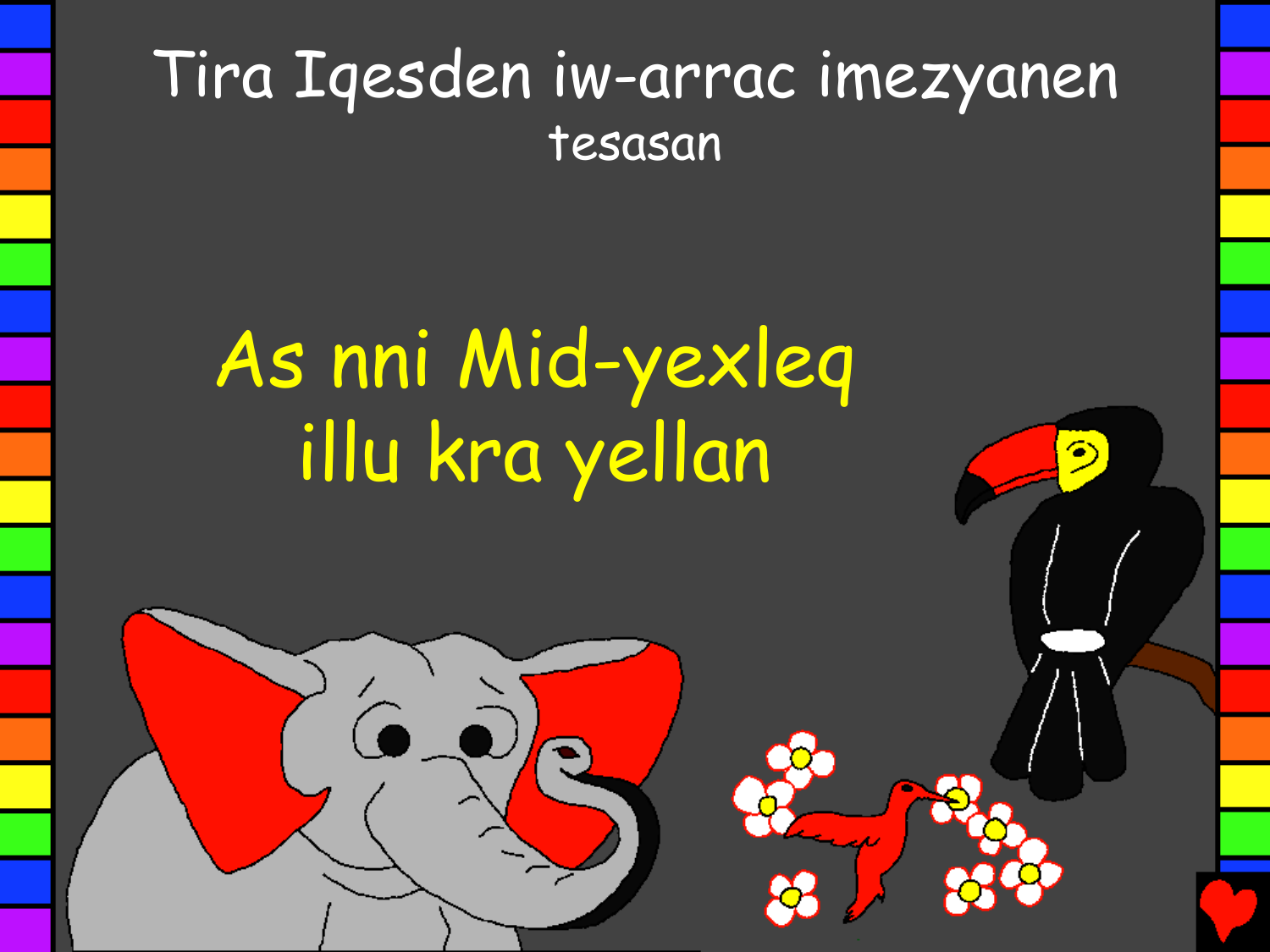Yura s-ufus: Edward Hughes

Isewer s-yur: Byron Unger; Lazarus Alastair Paterson

Ittemwata s-yur: Bob Davies; Tammy S.

Ittwaterjjem s-yur: christian-translation.com

Ittwasna s-yur: Bible for Children www.M1914.org

©2020 Bible for Children, Inc. Licence: tzemrem aset3awdem ney adesufyem tidyanin dacu kan ma yela ur tenteznuzuyem ara.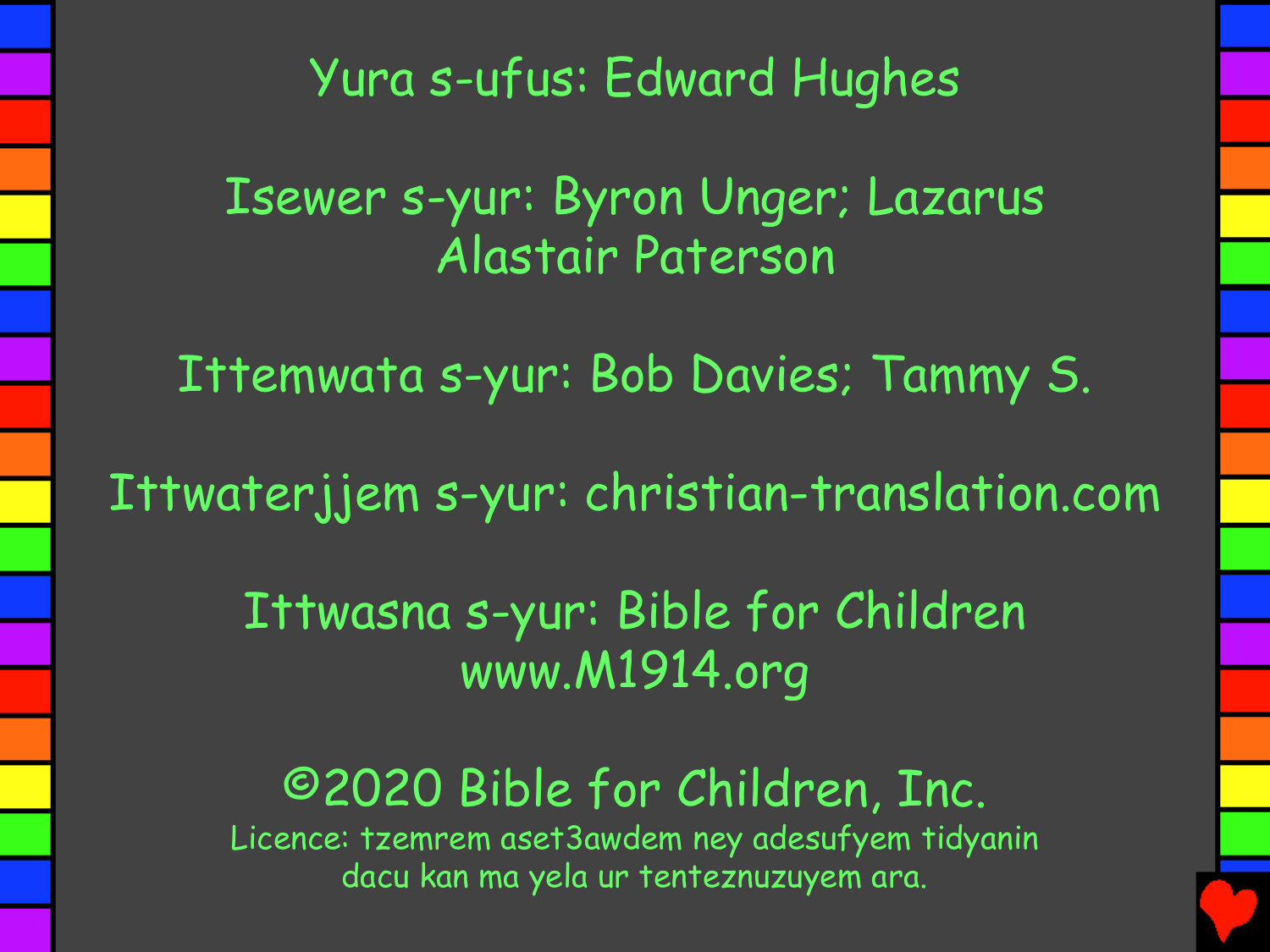Anwa iy-d-ixelqen? Tira iqesden, awal n illu, yemalay amek id-yebda lxelq. Zik nni, illu ixelqed amdan amenzu isemayas Adem. Illu ixelqed Adem seg akal nel-qa3a. asmi ig-sud illu dunith di Adem, Adem illuled ar dunith. Yufad imanis di yiwen n-legnan yecvah atas ismis urti n la3den.

 $\mathcal O$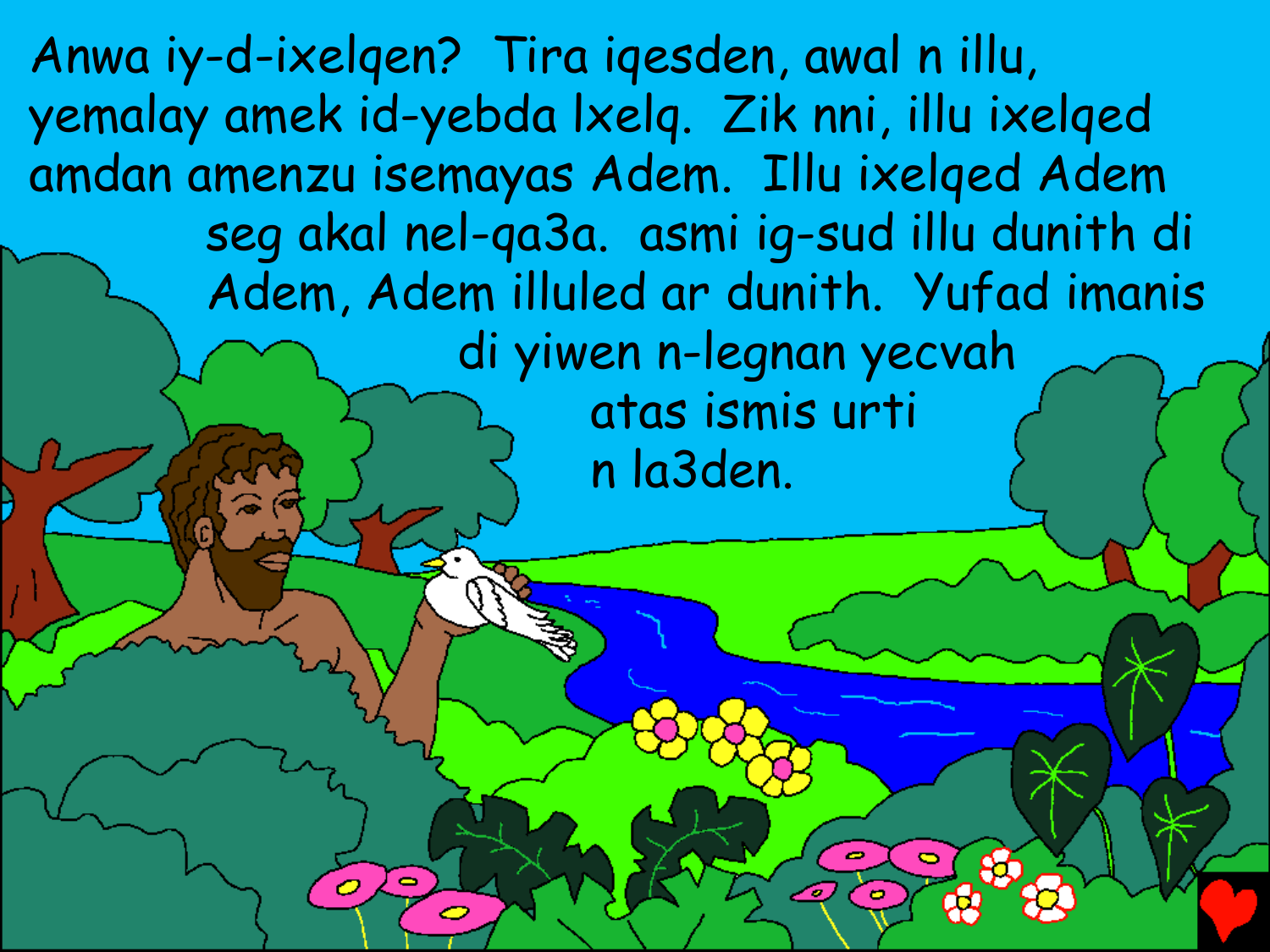qvel ad-ixleq rebi adem, ixelqed qvel yiwen w-umdal i-cevhan atas, iccurit s-tyawsiwin i-cevhan atas. Yiwet yiwet, illu ixelqed tiyaltin ak d-izuyar, igejjigen i-ttrihen ak t-zemrin 3layen, ifrax s ric I-ttmecveriq ak t-zizwa i-zenzunen, tizemkin i-tt3umun ak d-ijeyllal i-ttecden.

> S-tidet, Illu ixelqed aka yen yellan – kullec.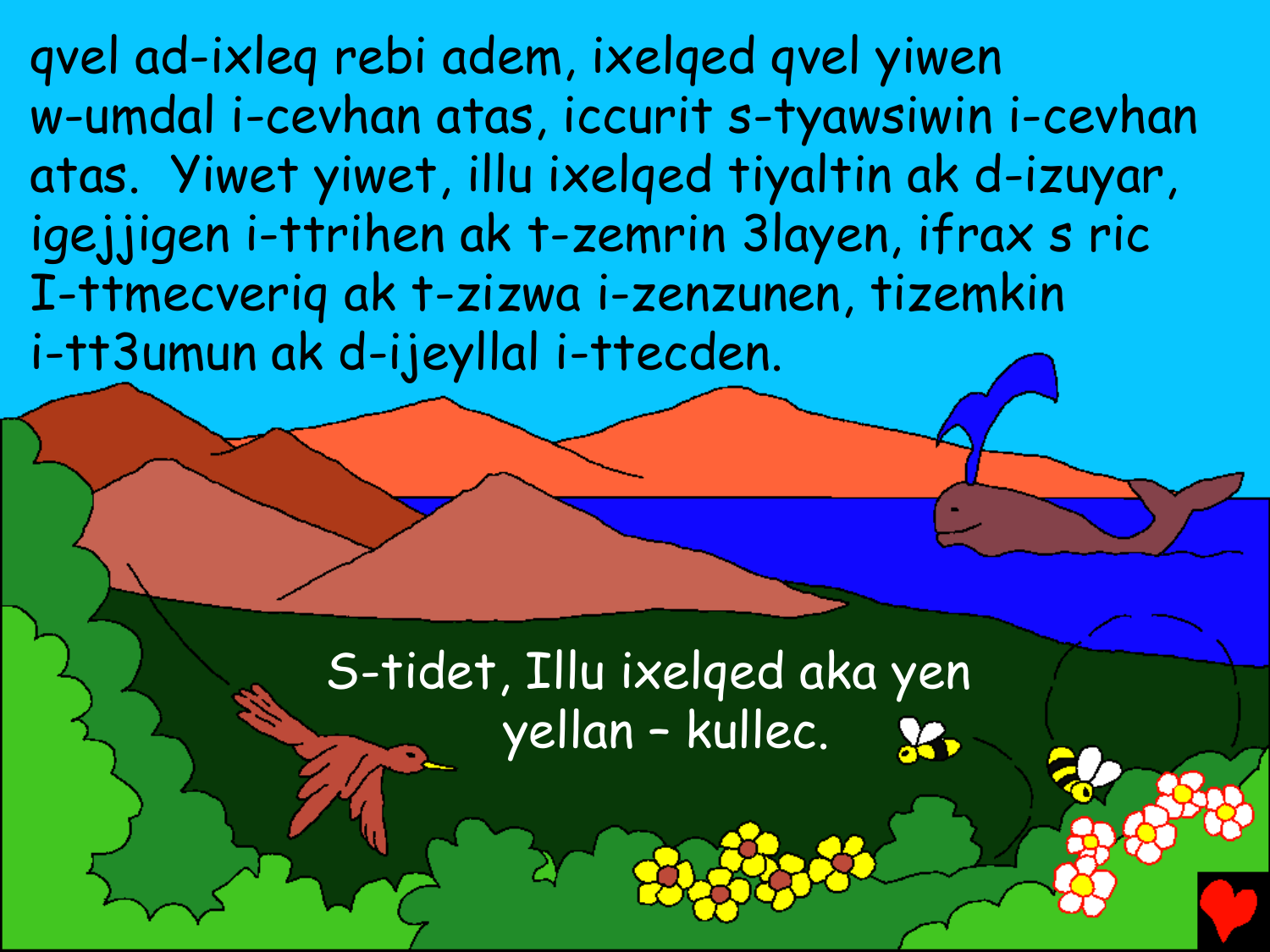Uqvel ad-yexleq Rebbi kra yellan, yela ulac kra ala netta wehdas. Ulac imdanen, ulac imukan, ulac tiyawsiwin. Ulac kra. Ulac tafat ulac tlam,ulac assawen ulac akesar, ulac ideli ulac aseka. Yela ala rebbi wahdes ur yes3i tazwara. D-ya imiren id-ixeleq.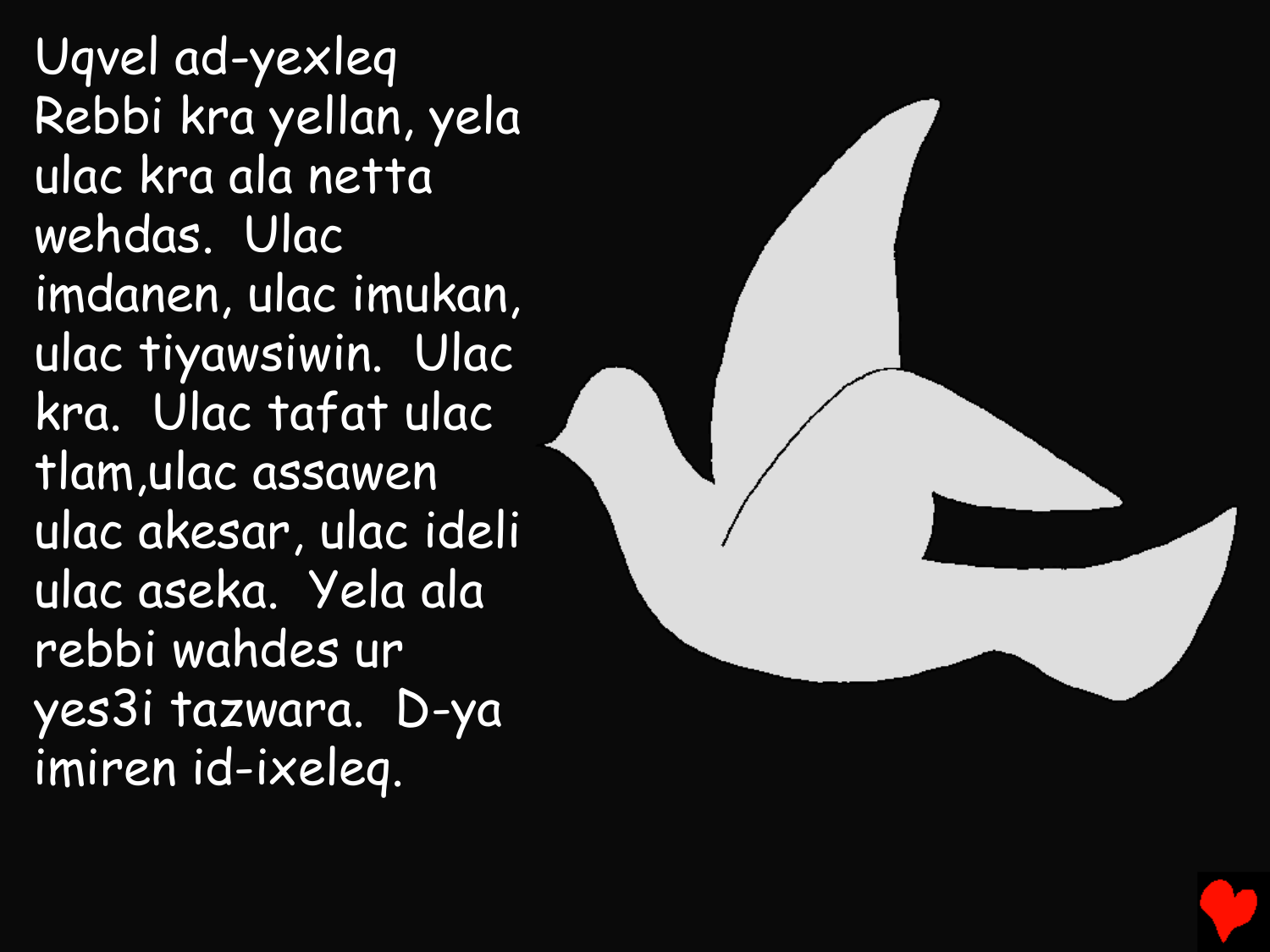Di tazwara, illu ixelqed l-genet ak d-lqa3a.

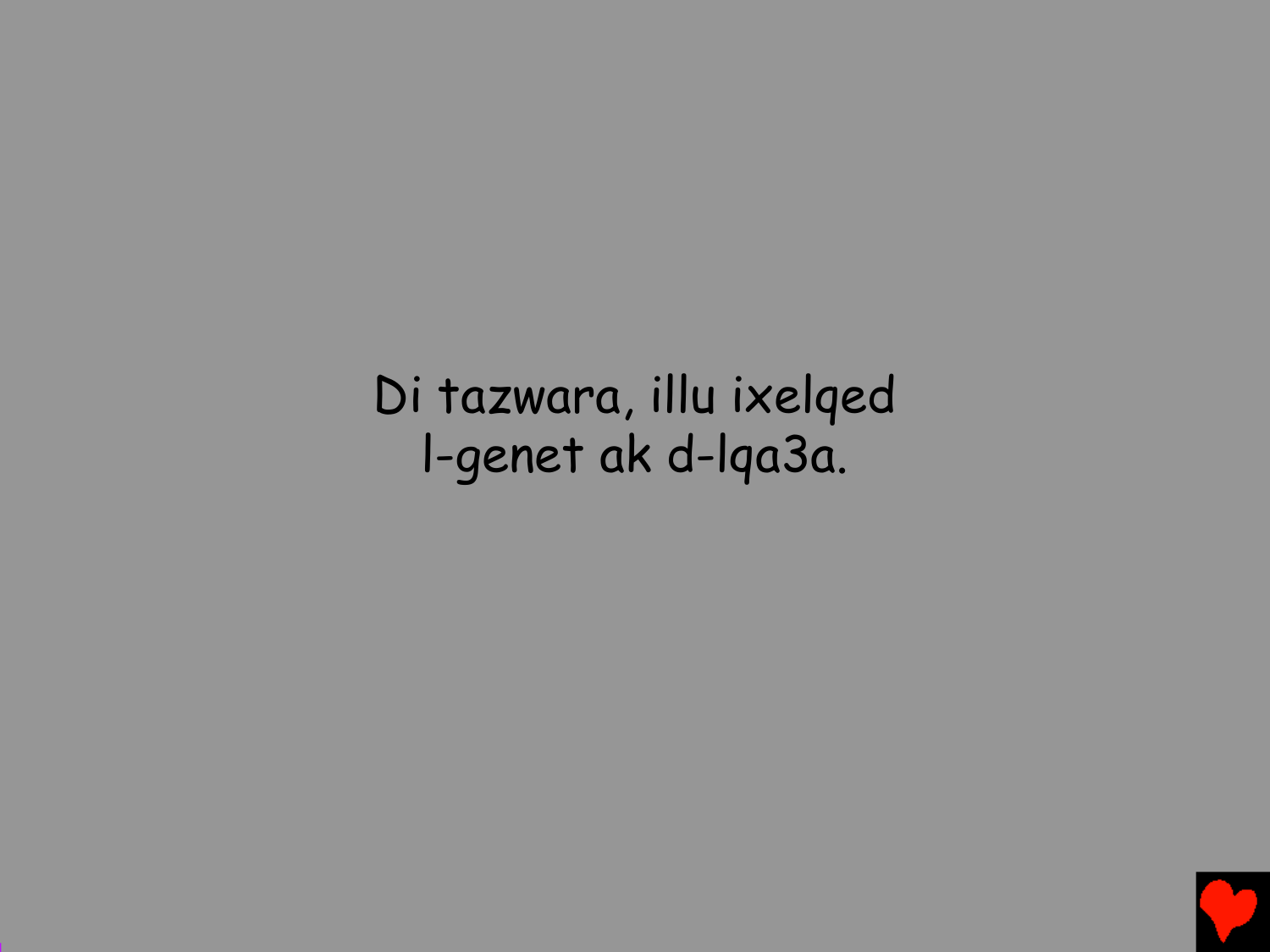Lqa3a tela texla yerna ur temug am kra. Tlam yela yezdegh udem n-talqayt. Dya imirin id-intaq illu yenayas, "anef atili tafat".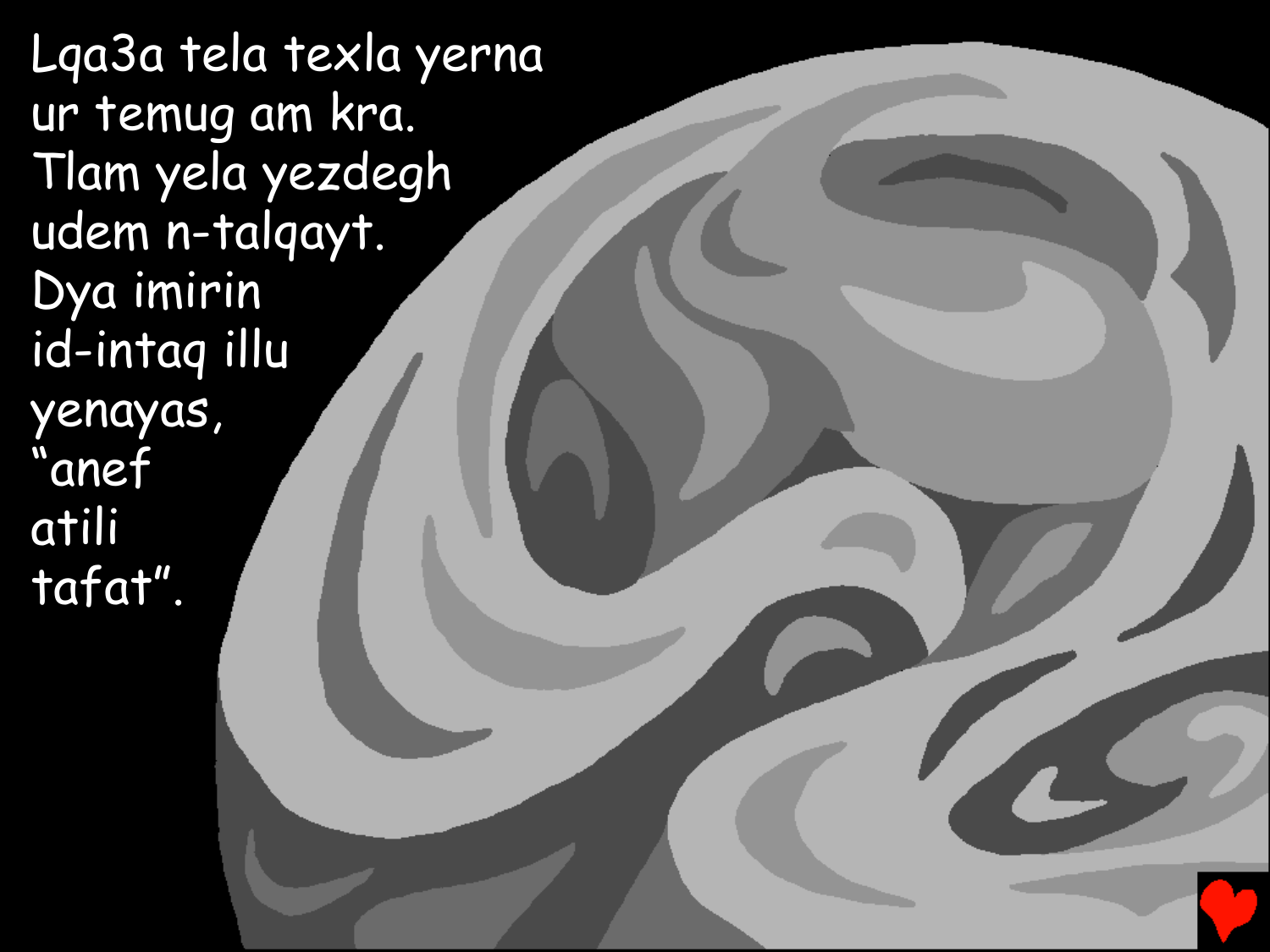Dya tella-d tafat. Illu isemayas i-tafat ass ak i-talast id. As ak d-id dya uyalen d-as amenzu.

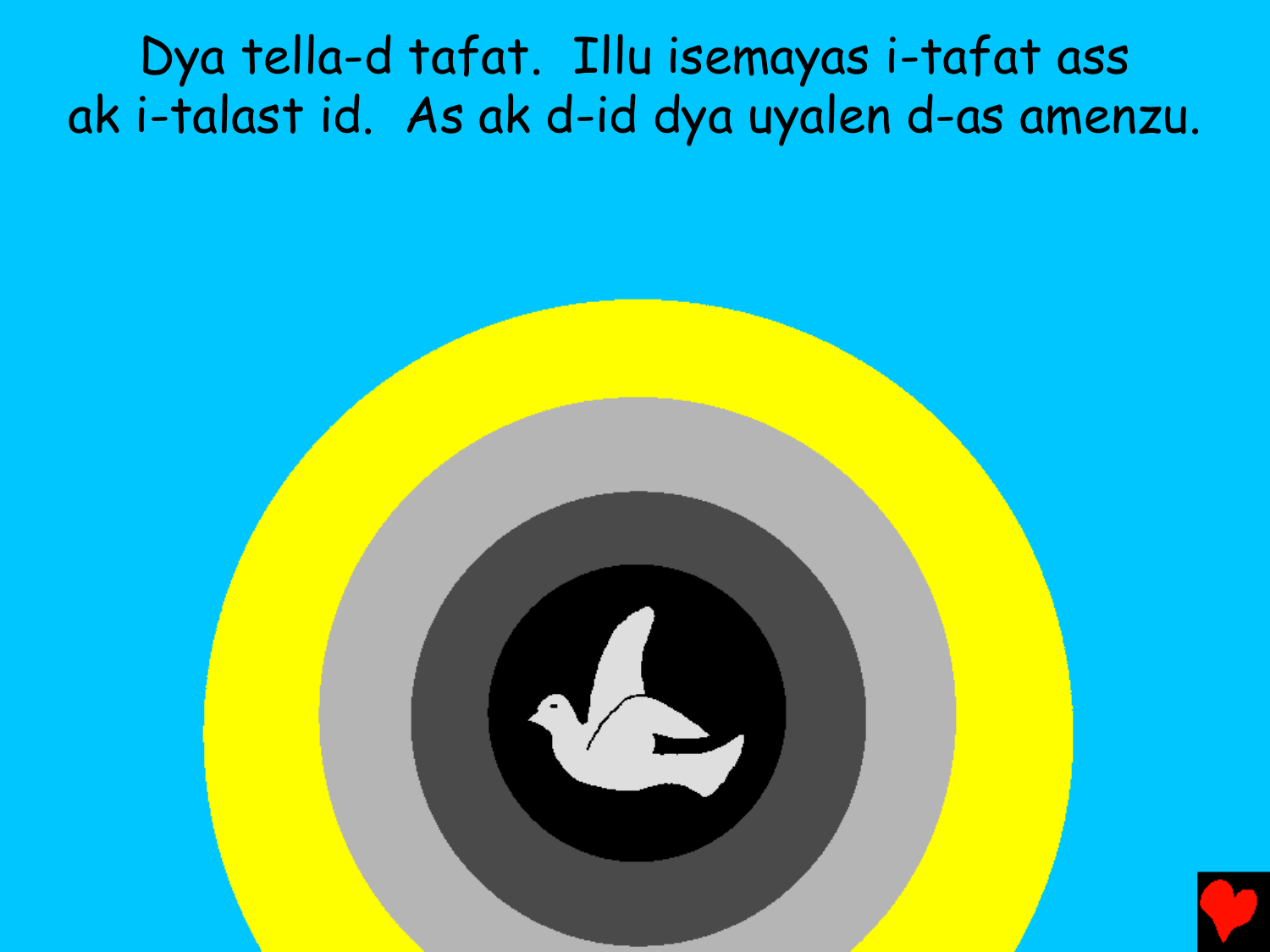deg ass wis-sin, illu iqe3ed aman deg igarawen, di levhourat, ak deg igelmimen sedaw igeni. Deg ass wis tlata, illu yenayas, "anfas i-qa3a ad-van". Dya imiren lqa3a tvaned.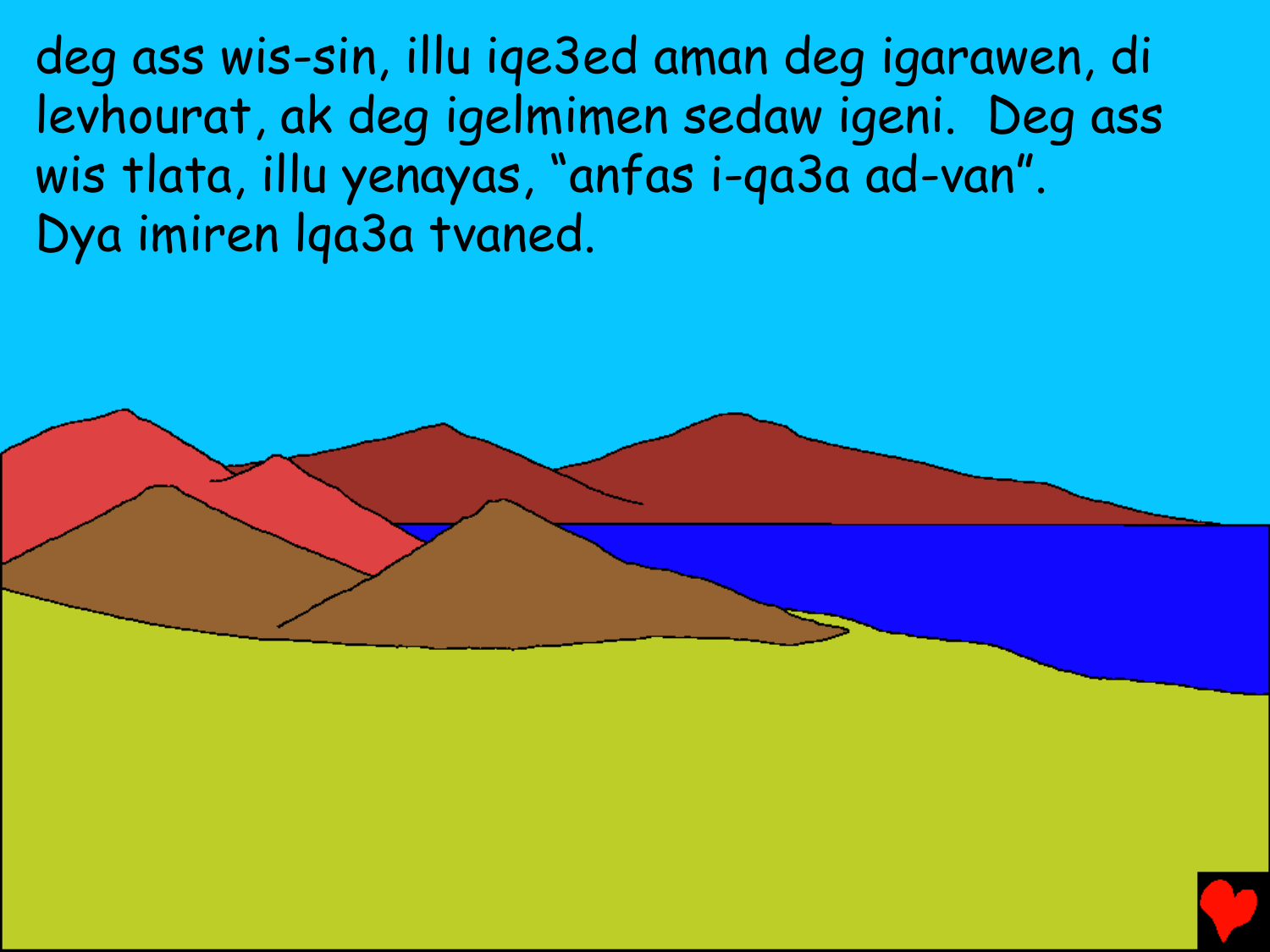Illu yenayasen dayen i-lehcic, i-gejjigen, ak i-tzemrin ad-vanent. Dya ak vanen-d, Dya id d-was fkan-ed as wis tlata.

۰

 $\bullet$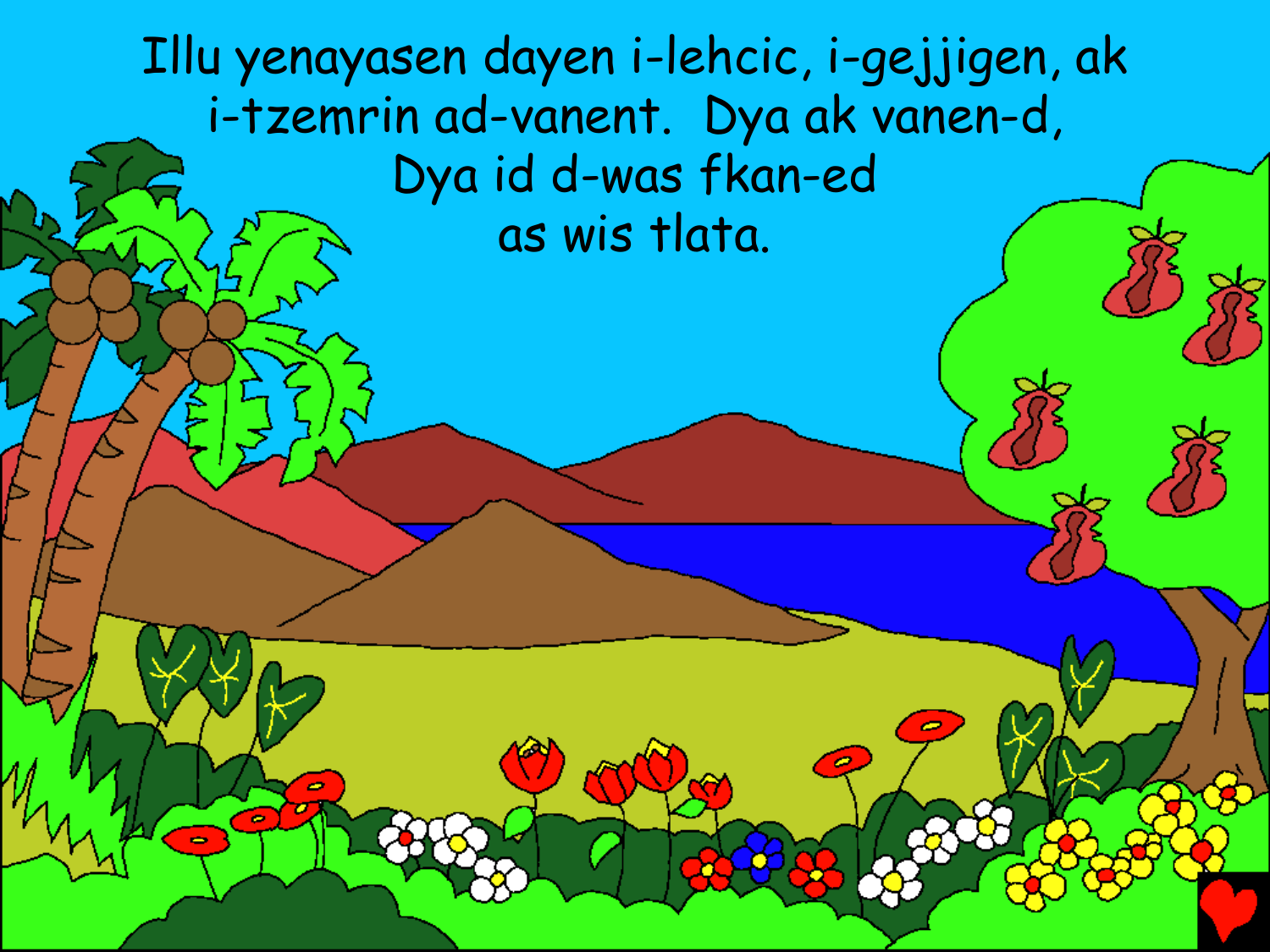Dya Illu ixelqed itij, ak d w-aggur, ak d-attas n-itran ur-izmir ad-ihsev yiwen. Dya id ak d was nni uyalen d-as wis rev3a.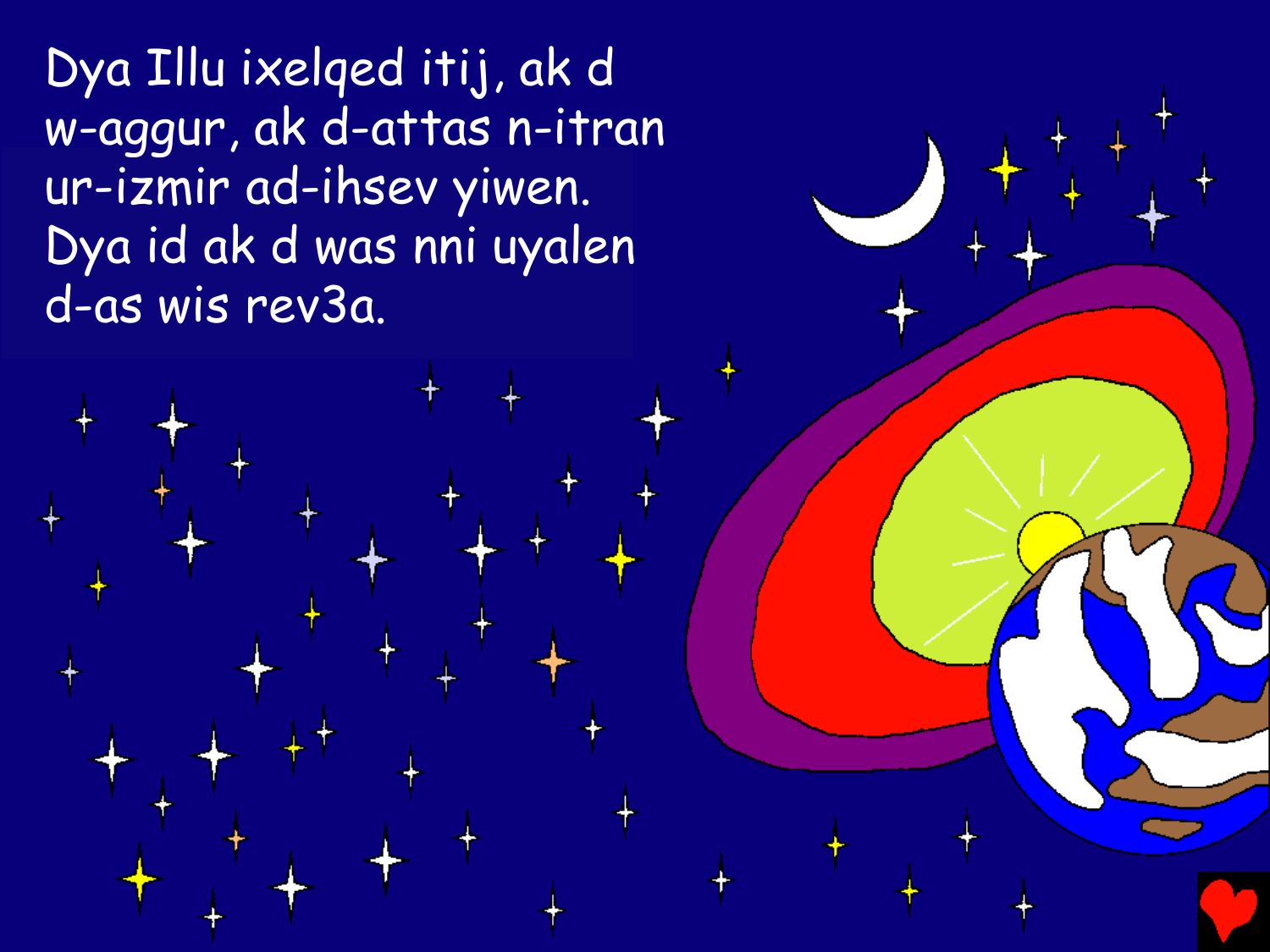Yussad u-amur n lxelq n levhar ak del hout ak d-ifrax. Deg ass wis xemsa, illu ixeqed iselman anectilaten ak del hout amezyan, ixelqed tunhilin yes3an idaren yuzifen ak d-ifrax imezyanen s-lfar i-ttferfiren. Illu ixelqed ak lesnaf nel hout akken ad'ya3mer lavher, ixelqed dayen ak lesnaf n-ifrax akken atticvih lqa3a d'lavher ak d-igeni. Id d w-ass nni uyalen d'ass wis xemsa.

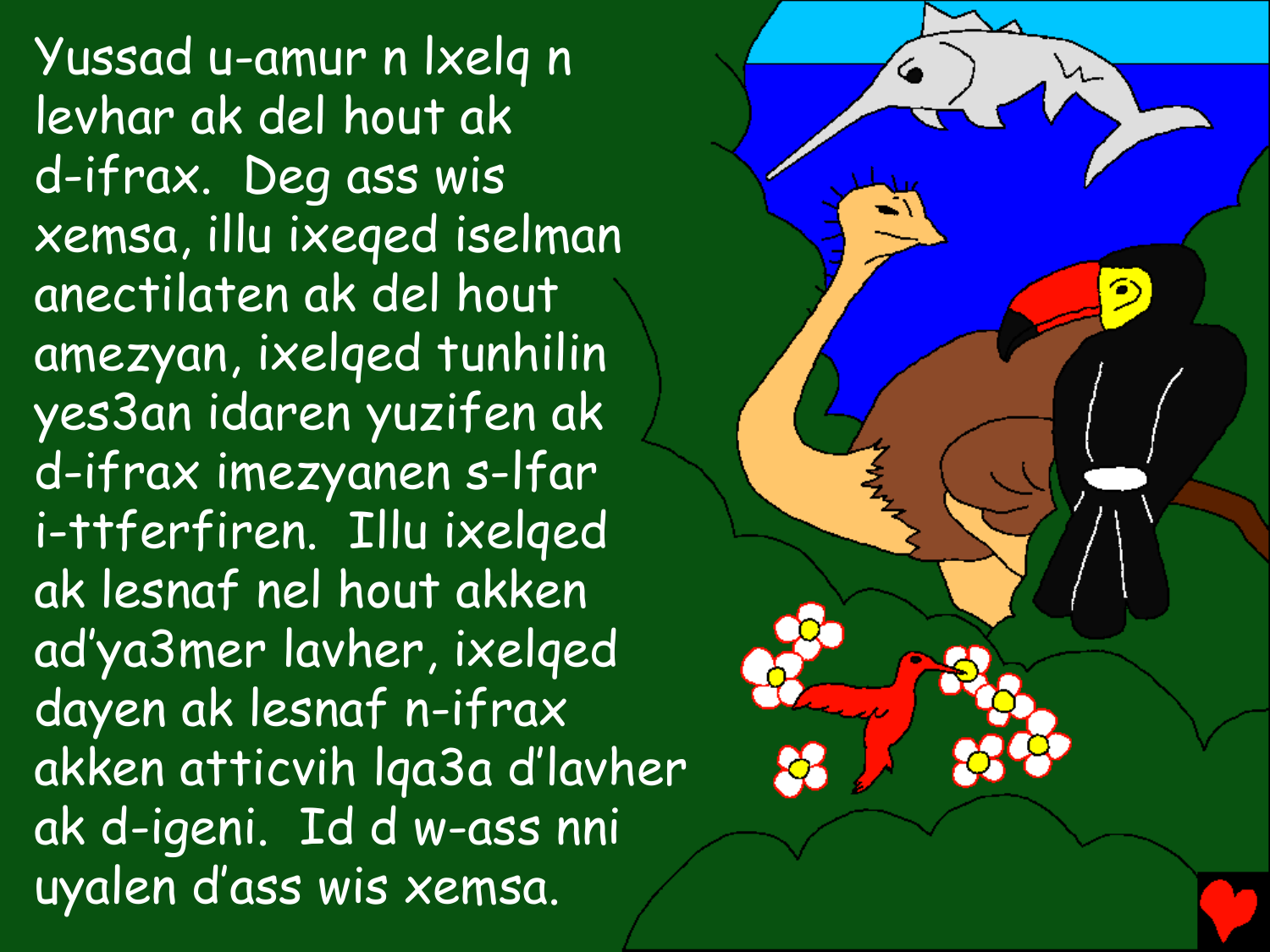asmi ig-fuk ihedrad Illu dayen. Yenayas, "anfas i-qa3a ad-arew ayen yehyan…" koul senf n lhayawan, i-ba3ac, ak ni-zerman fyened ar dunnit. Ilfan yetthouzoun lqwa3i di yerdayen i-ttazalen. Idawen uhricen ak d les crocodiles iwe3ren. Ijermden yettna3wajjen ak d snajev izedman. Les giraffes yezifen ak d-imcac yesrenronen. Ak senf nel hayawan ixelqitid asseni Illu.

Ass ak d-yid nni uyalen dya d-ass wis seta.

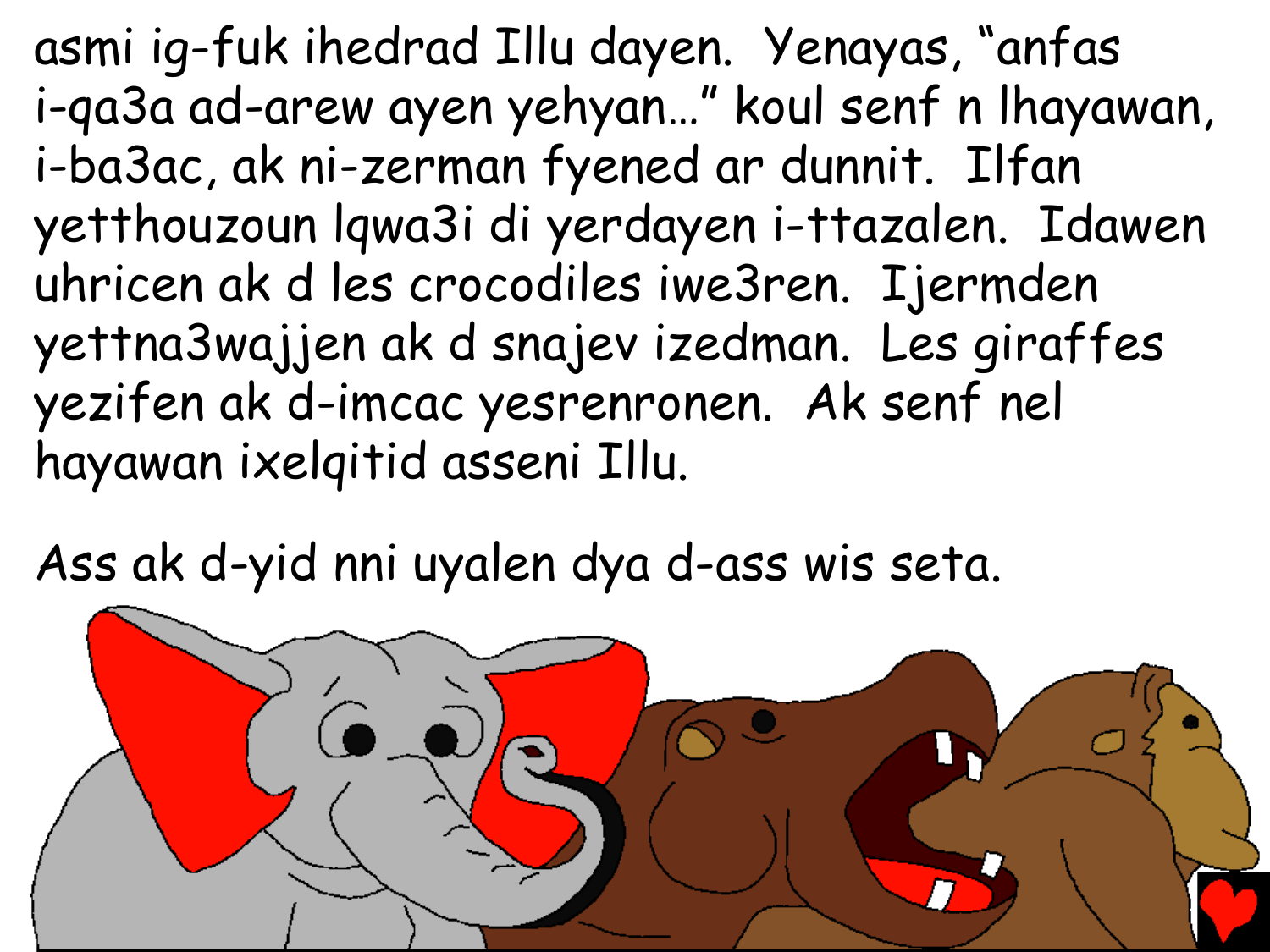Illu ixdem yiwet n-tyawsa tayed deg ass wis seta – yiwet n- tyawsa tem3en atas. Yal l-hajja tura tewjjed I tisin n wemdan. Tela lmakla di lexlawi ak del hiwan aken atisexdem. Dya imiren isyena illu, "adnexleq amdan yef siffa ney. Atah negrit d-agelid yeg kra yelan di l-qa3a". AKA ID-IXLEQ ILLU AMDAN YEF SSIFAS; YEF SSIFA N REBBI I T-NEXLEQ ...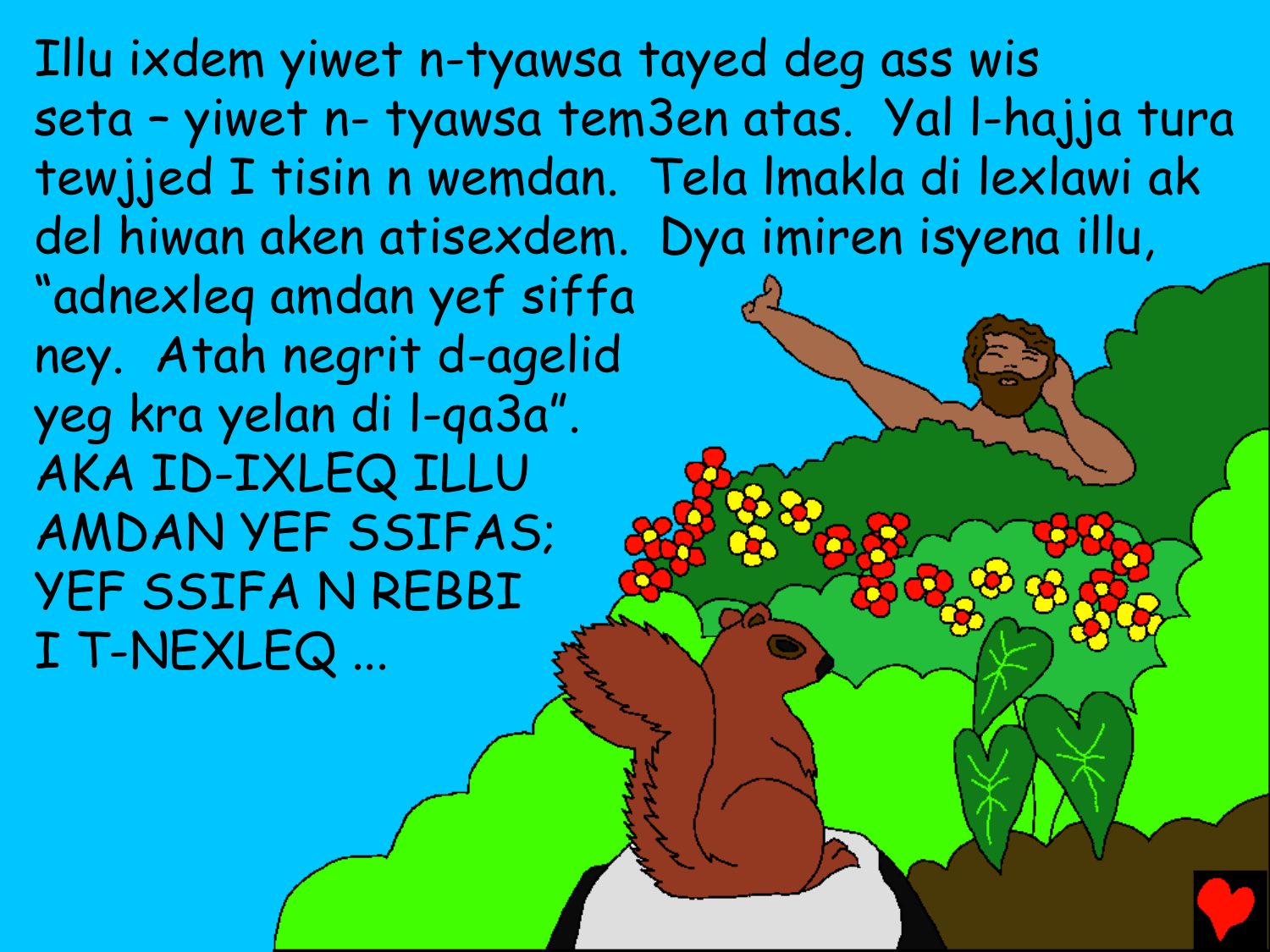Illu yenayas I Adam. " ecc ayen ik-yehwan di legnan. Luma3na hader at-ecced si tejra n tmusni nel khir ak n-cer. Mayela teccid si tejra yagi atan ar attemted s tidett."

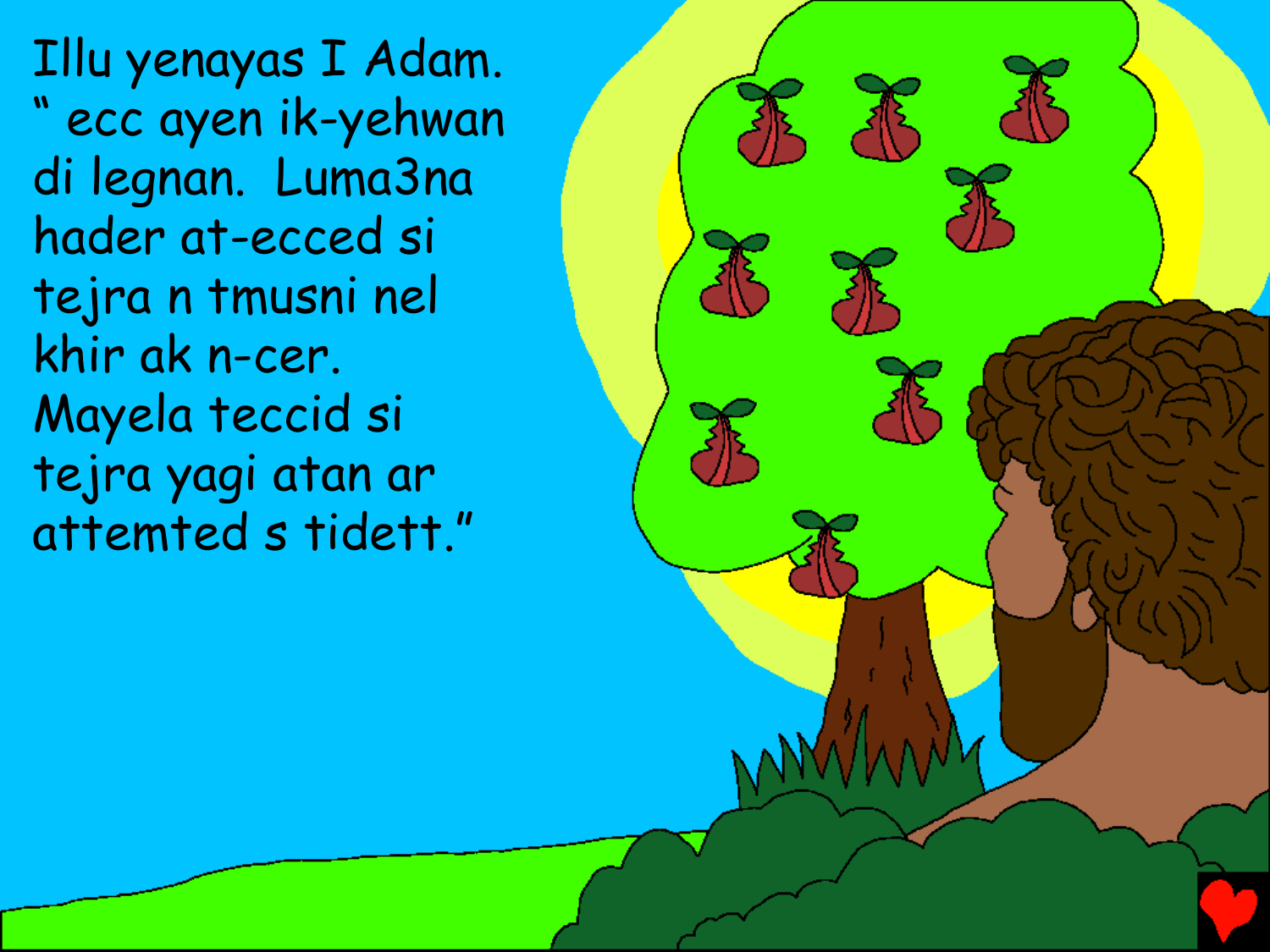Dya agellid igeliden yenad, "ur yelhi-ara ad-iqim w-amdan wahdes. Atan ad-as ad-xelqey amsa3ef". Illu yebid ak ifrax del hayawan yes3edatnid yef adam. Adam isemayasen I-mera, yiwen yiwen. Adam d-yiwen w-amdan iharcen atas. Louma3na ger ak ifrax ak del hiwan ur yelli ak yiwen aken ad yili d-amsa3ef n Adam.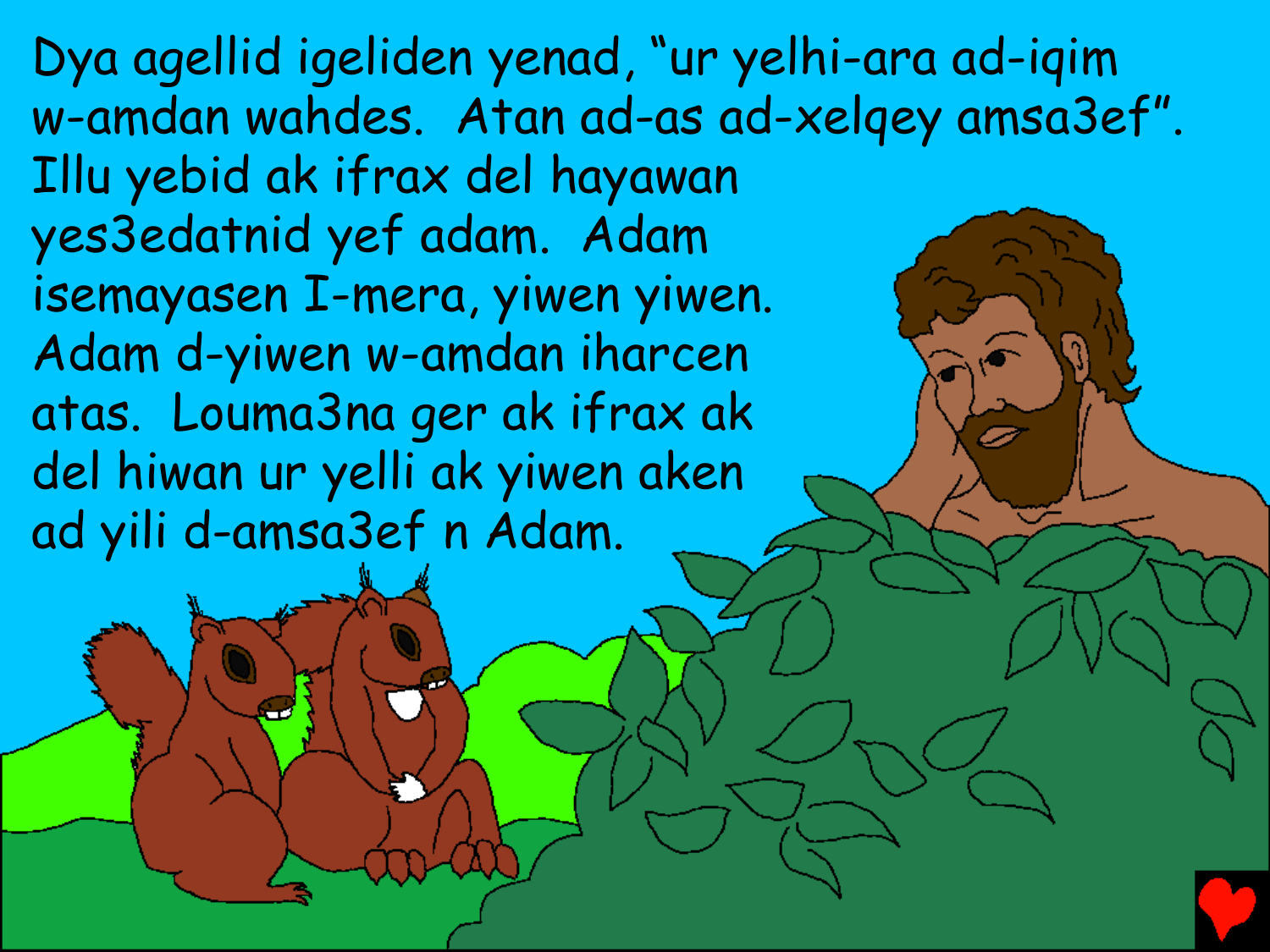Illu yesgen adam, almi igruh adam degsent ak. Dya imiren yeksed yiwen iberdi seg iberdiyen-is, illu isen3ed dya yiwet n-tmetut seg berdi n Adam. Dya tametut nni id yexled illu tezgad swa swa d-amsa3ef nni is-ilaqen I Adam.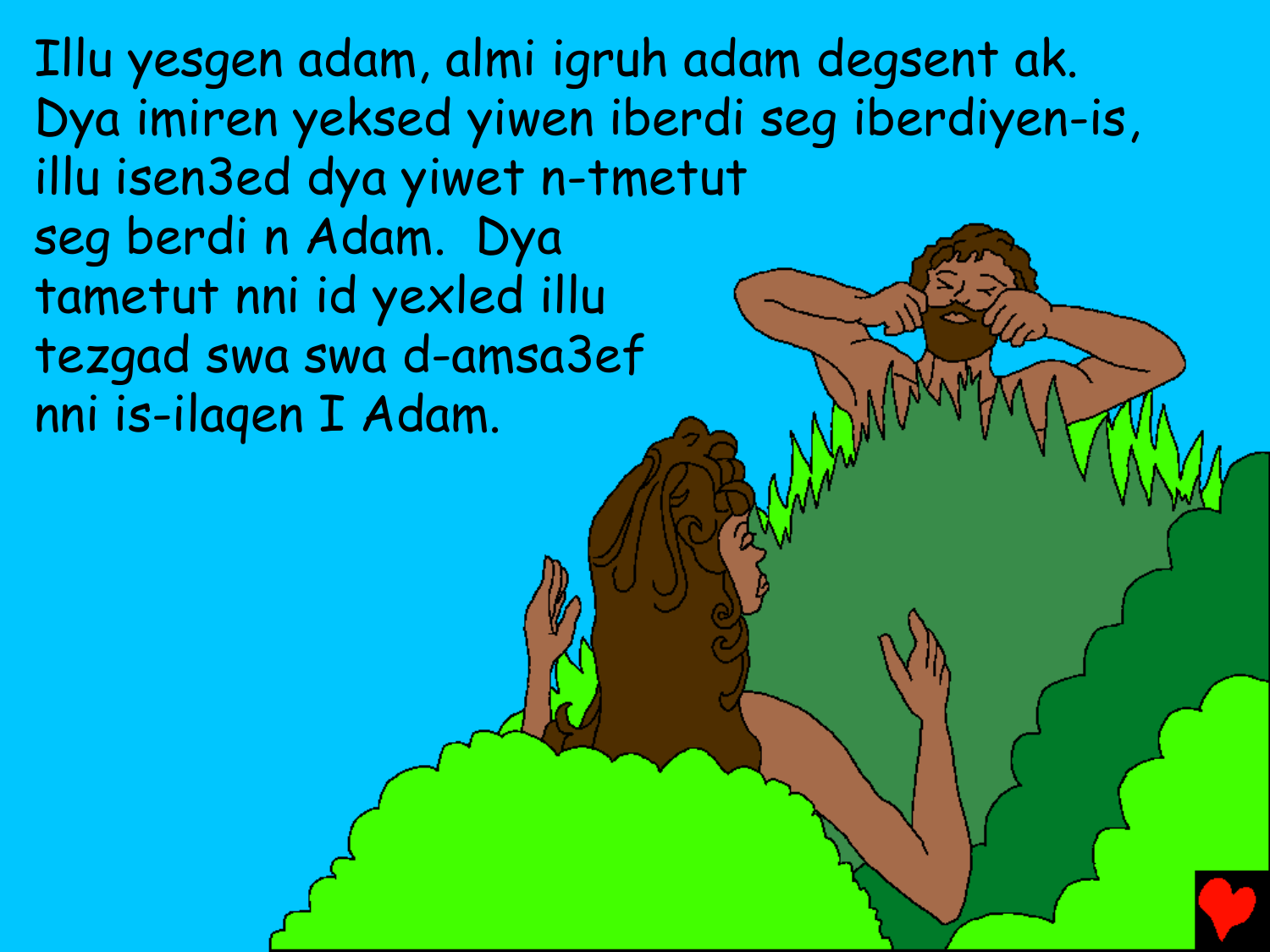Illu ixelqed yal tayawsa yelan di sett-gam. Dya illu ibarek ass wis seb3a yerna yerat d-ass n-usta3fu. Di legnan n la3den, Adam ak d-tmatutis huwa 3acen di lfarh amoqran di ta3a n Illu. Illu yella d-AGELID nsen, d-amoqran nsen, ak dayen d-ahbib nsen.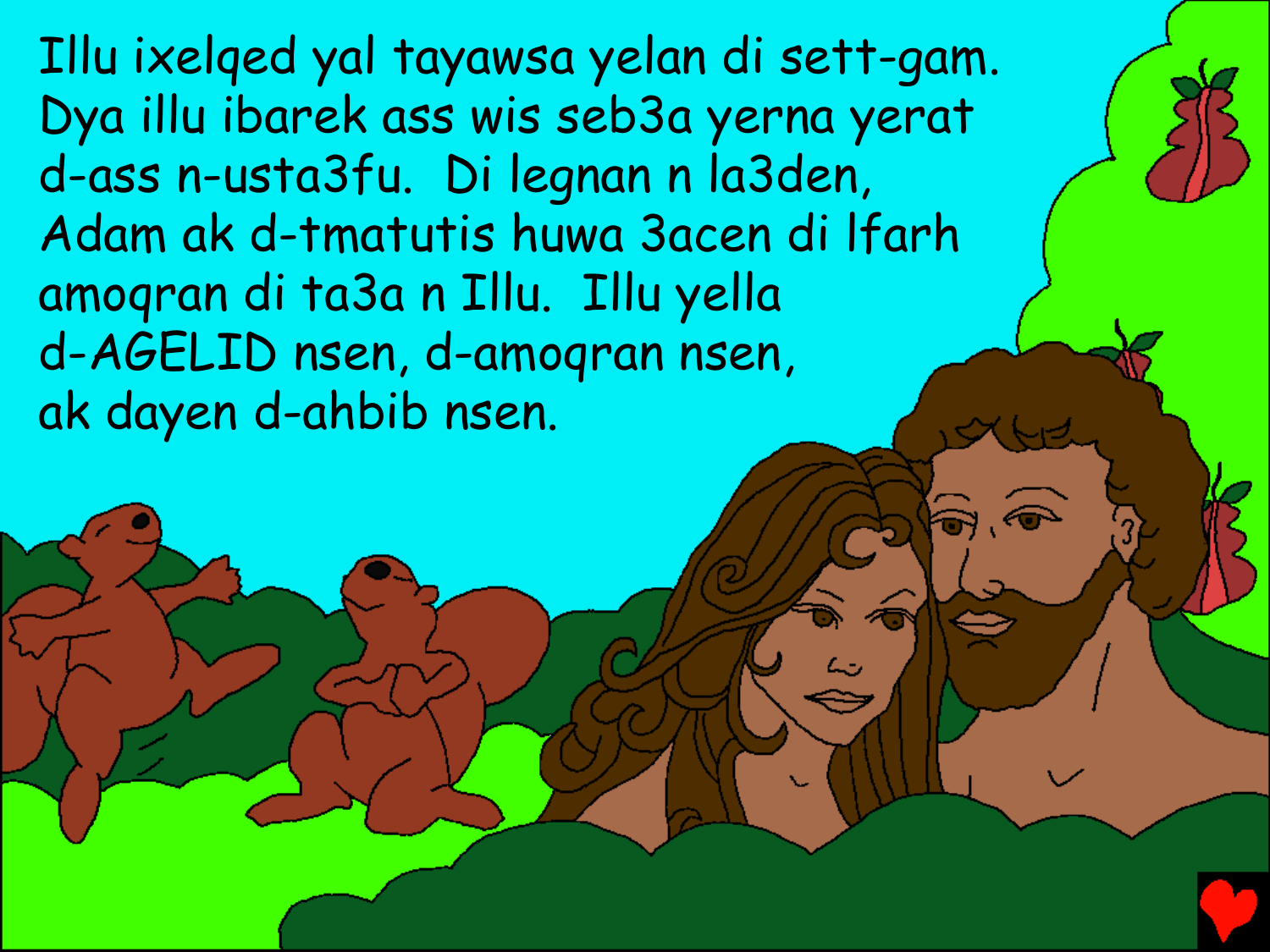As nni Mid-yexleq illu kra yellan Tamacahut s tira n rebi, tira iqesden nufatt di

Lasel n ddunit 1-2

"Anekcum b-Awal inek d-tafat." Ahellil 119:130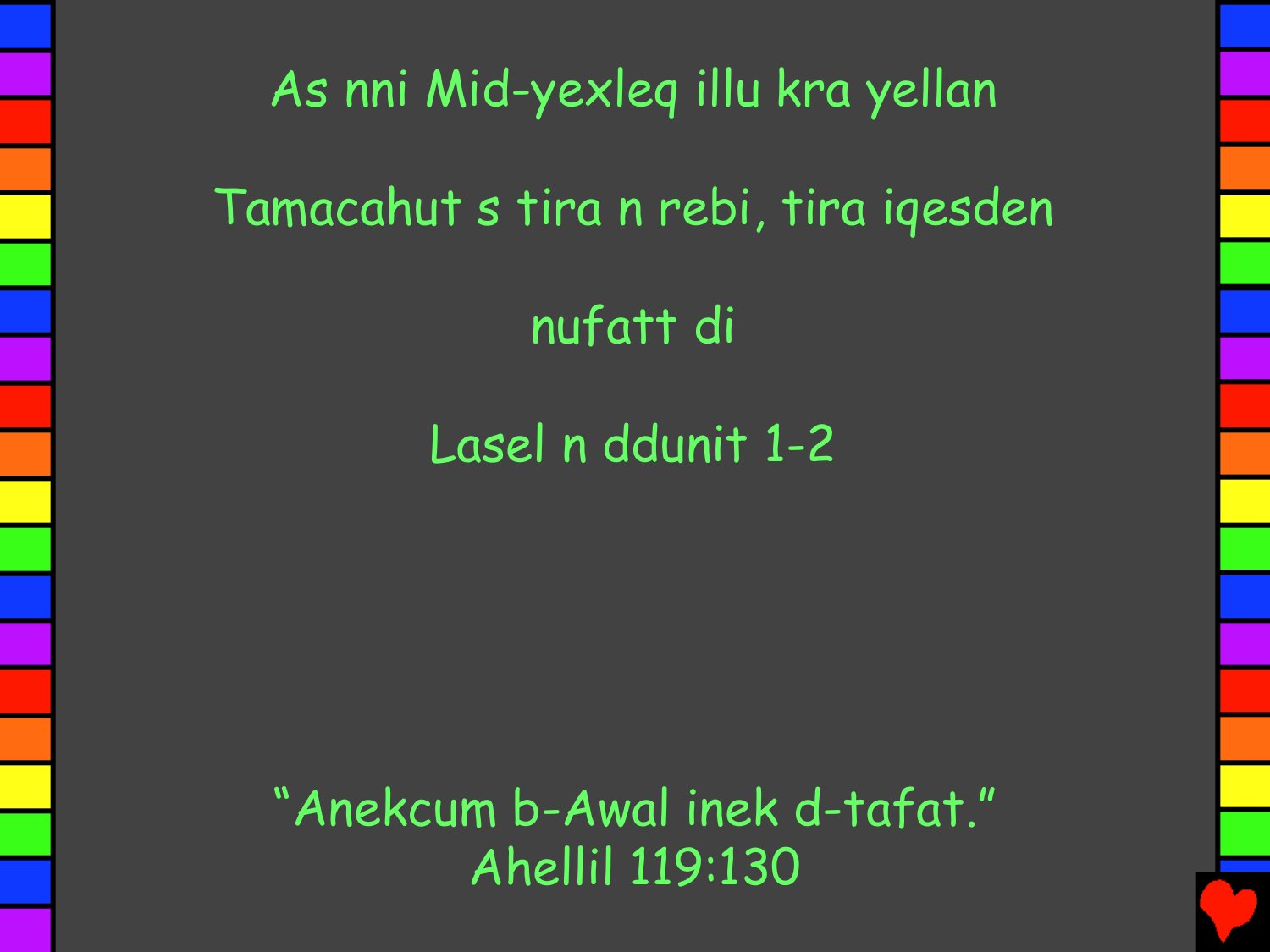## Tagara